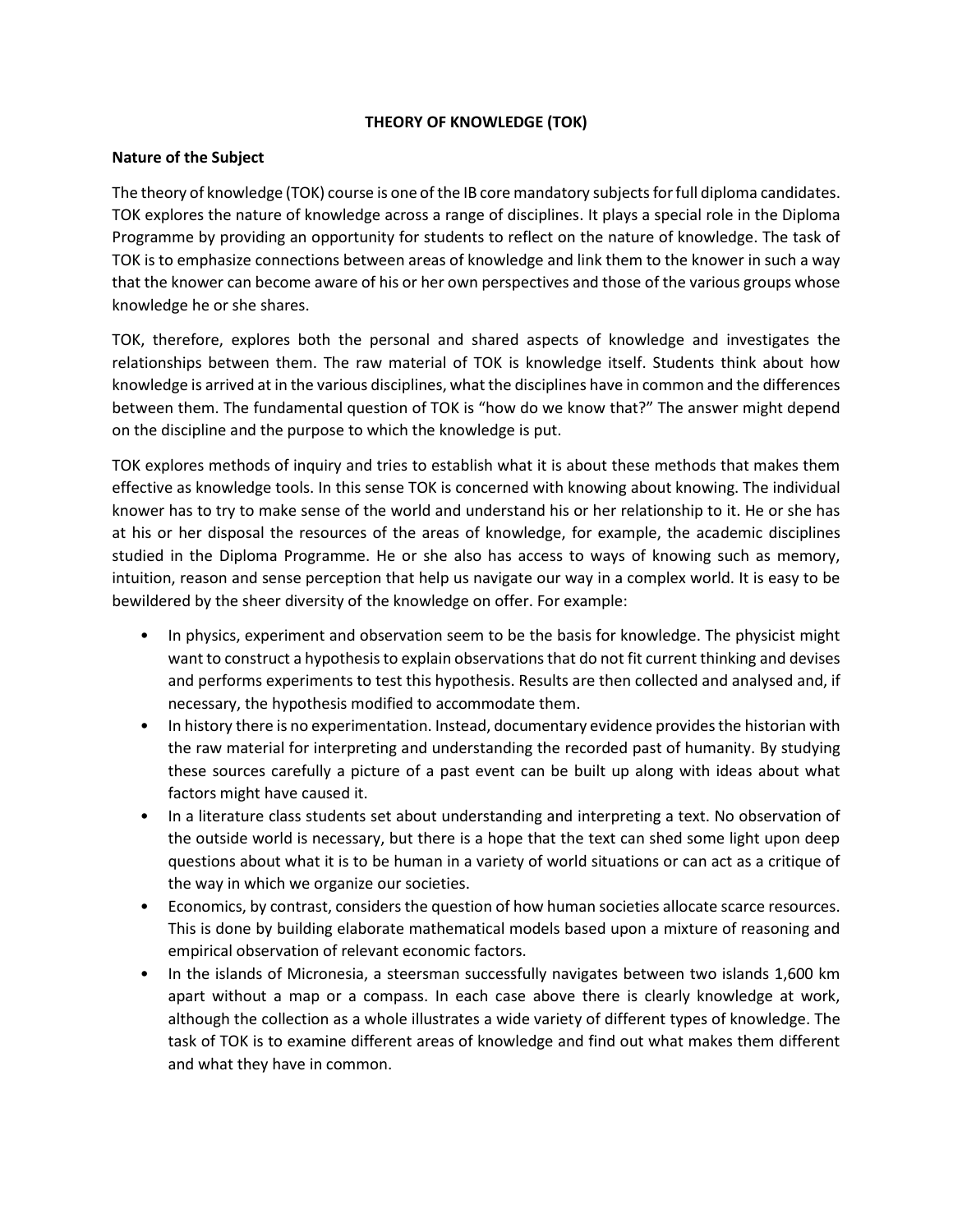At the centre of the course is the idea of knowledge questions. These are questions such as:

- What counts as evidence for X?
- What makes a good explanation in subject Y?
- How do we judge which is the best model of Z?
- How can we be sure of W?
- What does theory T mean in the real world?
- How do we know whether it is right to do S?

While these questions could seem slightly intimidating in the abstract, they become much more accessible when dealt with in specific practical contexts within the TOK course. They arise naturally in the subject areas, the extended essay and CAS. The intention is that these contexts provide concrete examples of knowledge questions that should promote student discussion.

Discussion forms the backbone of the TOK course. Students are invited to consider knowledge questions against the backdrop of their experiences of knowledge in their other Diploma Programme subjects but also in relation to the practical experiences offered by CAS and the formal research that takes place for the extended essay. The experiences of the student outside school also have a role to play in these discussions, although TOK seeks to strike a balance between the shared and personal aspects of knowledge. Recognizing the discursive aspect of the course, the TOK presentation assesses the ability of the student to apply TOK thinking to a real-life situation.

The TOK essay gives the opportunity to assess more formal argumentation prompted by questions of a more general nature. TOK is a course in critical thinking but it is one that is specifically geared to an approach to knowledge that is mindful of the interconnectedness of the modern world. "Critical" in this context implies an analytical approach prepared to test the support for knowledge claims, aware of its own weaknesses, conscious of its perspectives and open to alternative ways of answering knowledge questions. It is a demanding course but one that is an essential component not only of the Diploma Programme but of lifelong learning.

## **AIMS**

The overall aim of TOK is to encourage students to formulate answers to the question "how do you know?" in a variety of contexts, and to see the value of that question. This allows students to develop an enduring fascination with the richness of knowledge. Specifically, the aims of the TOK course are for students to:

- 1. make connections between a critical approach to the construction of knowledge, the academic disciplines and the wider world
- 2. develop an awareness of how individuals and communities construct knowledge and how this is critically examined
- 3. develop an interest in the diversity and richness of cultural perspectives and an awareness of personal and ideological assumptions
- 4. critically reflect on their own beliefs and assumptions, leading to more thoughtful, responsible and purposeful lives
- 5. Understand that knowledge brings responsibility which leads to commitment and action.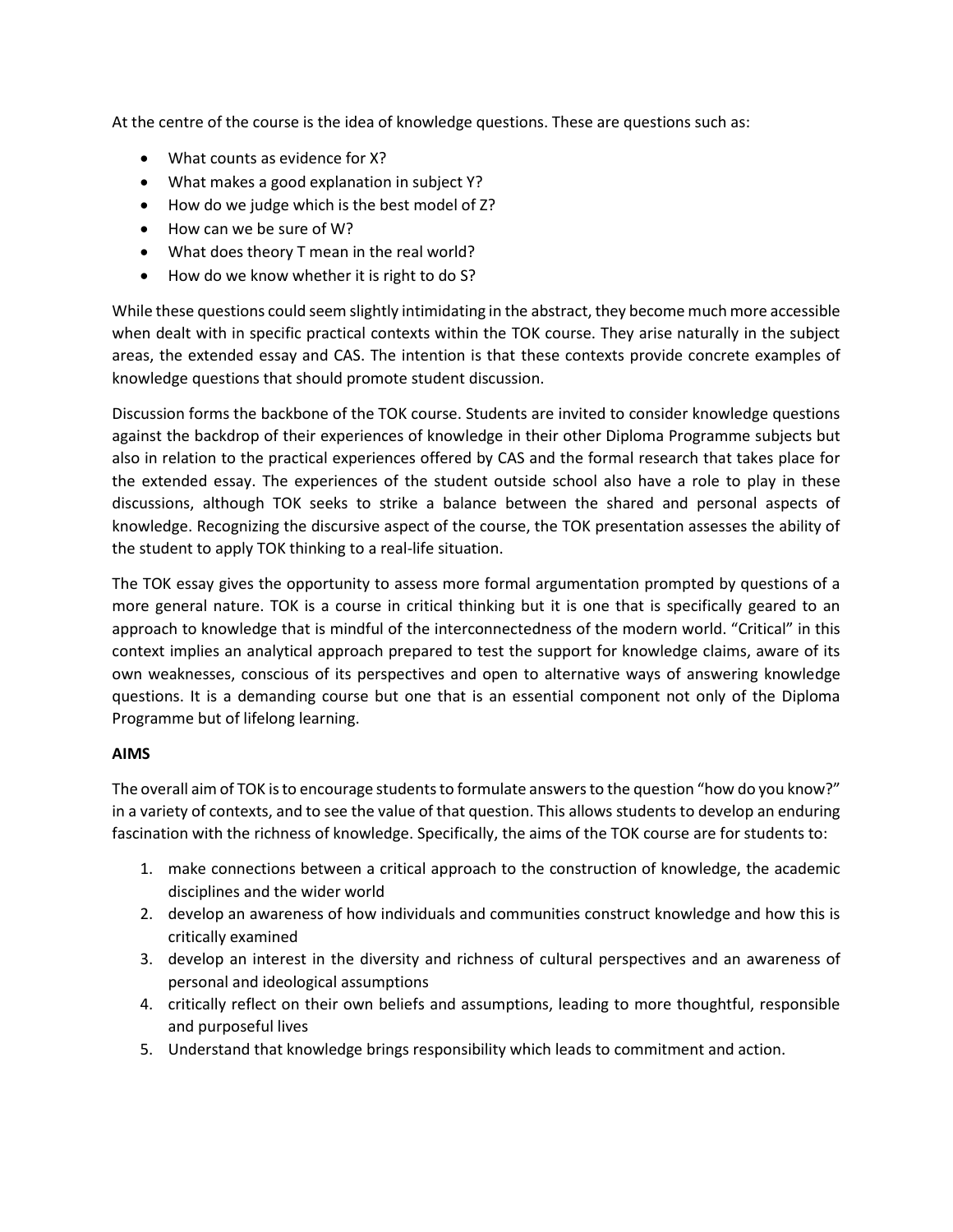#### **ASSESSMENT OBJECTIVE**

A diploma candidate must follow a theory of knowledge (TOK) course. The IB recommends that TOK is an independent course of at least 100 teaching hours evenly distributed over the two-year period of study, and the course must meet the TOK assessment requirements that include giving a presentation and submitting an essay on one of the six prescribed titles for the examination session. The prescribed titles for May 2019 are released on the programme resource centre for coordinators in September 2018, and those for November 2019 are released in March 2019.

It is expected that by the end of the TOK course, students will be able to:

- 1. identify and analyse the various kinds of justifications used to support knowledge claims
- 2. formulate, evaluate and attempt to answer knowledge questions
- 3. examine how academic disciplines/areas of knowledge generate and shape knowledge
- 4. Understand the roles played by ways of knowing in the construction of shared and personal knowledge 5. explore links between knowledge claims, knowledge questions, ways of knowing and areas of knowledge
- 5. demonstrate an awareness and understanding of different perspectives and be able to relate these to one's own perspective
- 6. Explore a real-life situation from a TOK perspective in the presentation.

| <b>Attribute</b> | <b>Link to TOK</b>                                                                                                                                                                                                                                                                                                                                                                                              |
|------------------|-----------------------------------------------------------------------------------------------------------------------------------------------------------------------------------------------------------------------------------------------------------------------------------------------------------------------------------------------------------------------------------------------------------------|
| Inquirers        | TOK students seek to find out how knowledge is constructed using various ways<br>of knowing and by considering what constitutes knowledge in various areas of<br>knowledge. It is a fundamental premise of TOK that personal knowledge should<br>not result from simple acceptance of knowledge claims without sufficient inquiry<br>and evidence.                                                              |
| Knowledgeable    | TOK students strive to be knowledgeable about the nature of knowledge. This<br>means becoming knowledgeable about the methods of inquiry of a variety of<br>subject areas, from a number of perspectives. Students are encouraged to<br>explore the processes by which individuals arrive at their own knowledge and<br>understanding of the world and the presuppositions that underpin this<br>understanding. |
| <b>Thinkers</b>  | TOK students examine thinking in order to understand what constitutes good<br>thinking and also to recognize potential flaws in thought processes. Students also<br>think about what thinking is required in a variety of situations, as well as how<br>thinking relates to emotional processing and intuition.                                                                                                 |
| Communicators    | TOK students are required by the TOK assessment tasks to communicate their<br>understanding and perspective in both oral and written form. Students also<br>study the language that is used to develop a body of knowledge, so they learn<br>what gives language its power as well as what causes failures of communication.                                                                                    |
| Principled       | TOK students scrutinize knowledge in a critical manner, leading to what could be<br>called principled knowledge. Students are required to examine the relationship<br>between possessing knowledge and the moral obligations that this carries.                                                                                                                                                                 |

#### **TOK and the Learner Profile Attributes**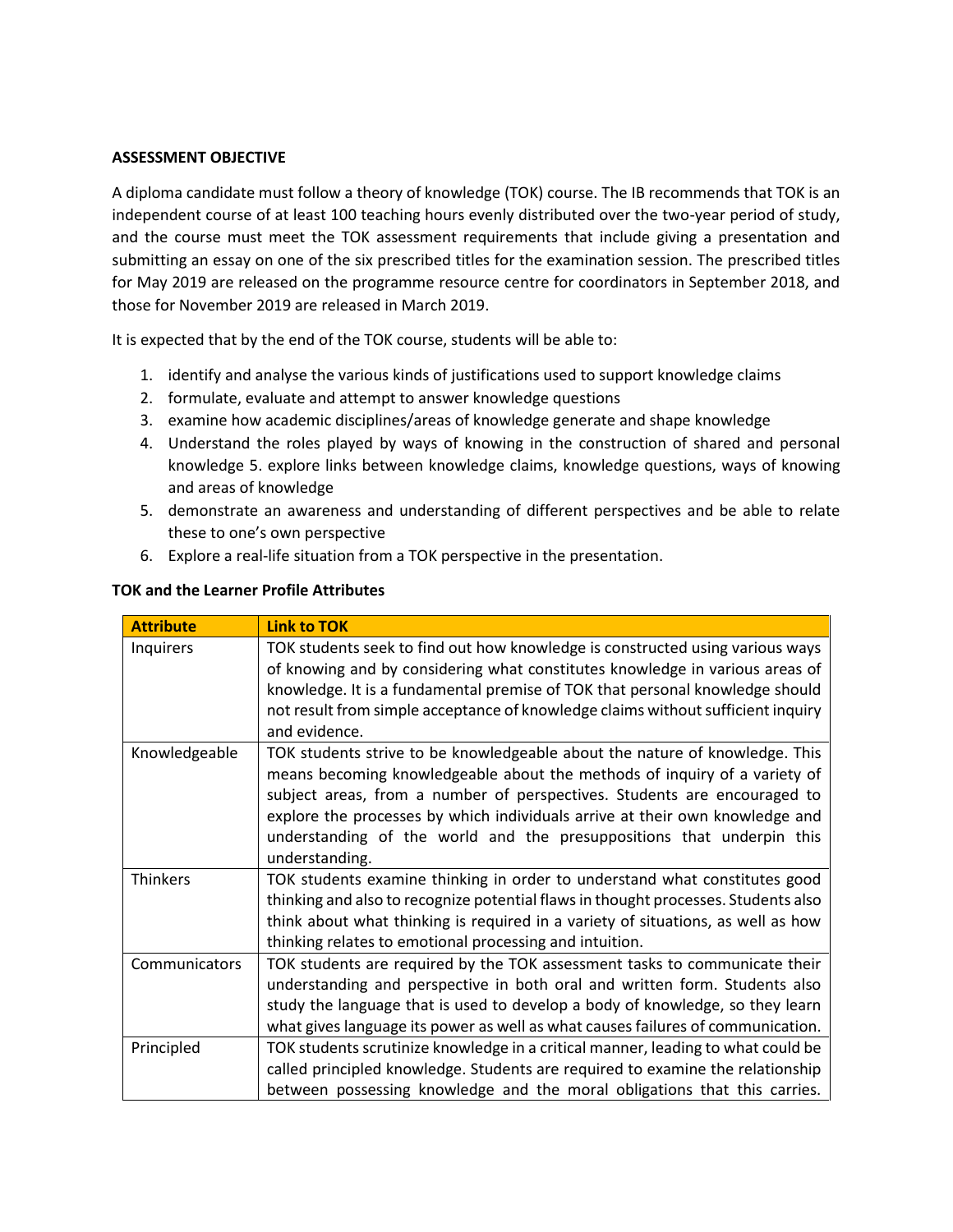| Learning to see the world from a TOK perspective challenges students to think    |
|----------------------------------------------------------------------------------|
| about acting in principled ways.                                                 |
| TOK students need to be open-minded about knowledge claims they encounter.       |
| They will learn not to simply accept claims at face value, but to consider the   |
| factual accuracy of any proposition and the potential emotional, social or       |
| cognitive bias of any person making a proposition. At the same time, they must   |
| learn to balance skepticism with belief, and recognize that in many situations   |
| there is a need to make decisions without possessing absolute certainty.         |
| TOK students are asked to care about how they use their knowledge. This          |
| necessarily means thinking about how knowledge can be used in sympathetic,       |
| empathetic and compassionate ways.                                               |
| TOK students must be willing to risk questioning what they hold to be true. This |
| means that they must be willing to risk being wrong. When we are willing to      |
| accept being wrong then we make progress towards correcting existing             |
| misconceptions and increasing our knowledge and understanding of the world.      |
| The word "judgment" is central in TOK, and students should be prepared to take   |
| the risks involved in making judgments in matters where the evidence does not    |
| definitively favour one view or another, while at the same time acknowledging    |
| the provisional nature of these judgments. Balanced TOK students are             |
| committed to viewing                                                             |
| TOK students learn to reflect on the degree to which their own and other         |
| people's motivations, beliefs, thought processes and emotional reactions         |
| influence what they know and what they are capable of knowing.                   |
|                                                                                  |

## **WAYS OF KNOWING**

The TOK course identifies eight specific ways of knowing (WOKs). They are:

- language
- sense perception
- emotion
- reason
- imagination
- faith
- intuition
- memory.

Students must explore a range of WOKs. It is suggested that studying four of these eight in depth would be appropriate. The WOKs selected for detailed study should be carefully selected to ensure a coherent and balanced approach. There are two central purposes to the WOKs in TOK. On the one hand they are the tools that answer the question "how do we know?" and on the other hand they help us answer the question "how do I know?" For example, we can analyse the role of imagination in the construction of shared knowledge in terms of scientific discovery, but we can also discuss imagination in the context of personal knowledge and understanding. While there may be a place in a TOK course to analyse WOKs and their impact on how individuals construct their own personal knowledge, TOK teachers are encouraged to explore WOKs, not in isolation, but from the perspective of their contribution to understanding different areas of knowledge.